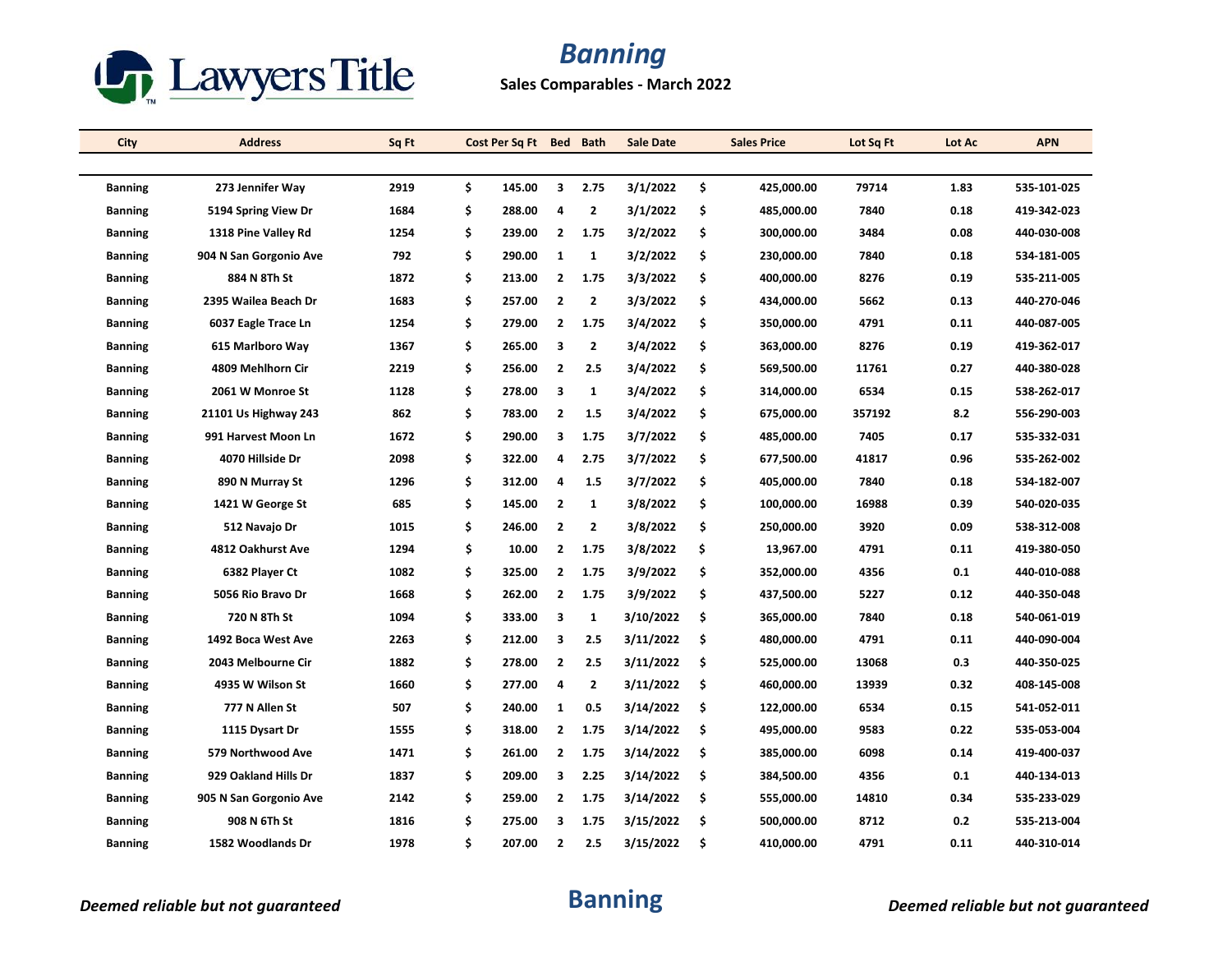

## *Banning*

**Sales Comparables - March 2022**

| City           | <b>Address</b>          | Sq Ft | Cost Per Sa Ft | <b>Bed</b>              | <b>Bath</b>    | <b>Sale Date</b> |     | <b>Sales Price</b> | Lot Sq Ft | Lot Ac | <b>APN</b>  |
|----------------|-------------------------|-------|----------------|-------------------------|----------------|------------------|-----|--------------------|-----------|--------|-------------|
|                |                         |       |                |                         |                |                  |     |                    |           |        |             |
| <b>Banning</b> | 4823 Oakhurst Ave       | 1312  | \$<br>288.00   | 2                       | 1.75           | 3/16/2022        | \$  | 378,000.00         | 6098      | 0.14   | 419-392-042 |
| <b>Banning</b> | 3030 Rainbow Ln         | 1092  | \$<br>297.00   | 2                       | 1.75           | 3/16/2022        | \$  | 325,000.00         | 4356      | 0.1    | 538-323-017 |
| <b>Banning</b> | 1030 Riviera Ave        | 2039  | \$<br>208.00   | $\overline{2}$          | 3              | 3/16/2022        | \$  | 425,000.00         | 4791      | 0.11   | 440-151-002 |
| <b>Banning</b> | 4827 W Fairway Oaks Ave | 2039  | \$<br>206.00   | $\overline{\mathbf{2}}$ | 3              | 3/17/2022        | \$  | 421,000.00         | 4791      | 0.11   | 440-162-005 |
| <b>Banning</b> | 4951 Rio Bravo Dr       | 1542  | \$<br>265.00   | 2                       | 1.75           | 3/17/2022        | Ś   | 410,000.00         | 4791      | 0.11   | 440-370-055 |
| <b>Banning</b> | 856 S Bay Hill Rd       | 2039  | \$<br>176.00   | $\overline{2}$          | 3              | 3/18/2022        | \$  | 360,595.00         | 4791      | 0.11   | 440-150-022 |
| <b>Banning</b> | 4928 Mission Hills Dr   | 2623  | \$<br>182.00   | 3                       | 2.5            | 3/18/2022        | \$. | 479,000.00         | 5662      | 0.13   | 440-320-077 |
| <b>Banning</b> | 391 W Gilman St         | 1654  | \$<br>377.00   | 3                       | 1.75           | 3/21/2022        | \$  | 625,000.00         | 18295     | 0.42   | 535-180-032 |
| <b>Banning</b> | 5136 Rio Bravo Dr       | 1668  | \$<br>233.00   | 2                       | 1.75           | 3/21/2022        | \$  | 390,000.00         | 6534      | 0.15   | 440-350-058 |
| <b>Banning</b> | 5918 Royal Troon Ct     | 2133  | \$<br>234.00   | $\overline{2}$          | 2.5            | 3/21/2022        | \$  | 500,000.00         | 7405      | 0.17   | 440-270-032 |
| <b>Banning</b> | 4712 Skyview Cir        | 1312  | \$<br>266.00   | 2                       | 1.75           | 3/22/2022        | \$  | 350,000.00         | 3920      | 0.09   | 419-410-034 |
| <b>Banning</b> | 2119 W Jefferson St     | 1159  | \$<br>215.00   | з                       | 1.5            | 3/23/2022        | \$  | 250,000.00         | 6098      | 0.14   | 538-263-011 |
| <b>Banning</b> | 5608 Riviera Ave        | 1505  | \$<br>275.00   | з                       | 1.75           | 3/23/2022        | \$  | 415,000.00         | 5227      | 0.12   | 419-300-088 |
| <b>Banning</b> | 4735 Skyview Cir        | 1294  | \$<br>278.00   | $\overline{2}$          | 1.75           | 3/23/2022        | \$  | 360,000.00         | 4356      | 0.1    | 419-410-037 |
| <b>Banning</b> | 1314 Green Island St    | 1849  | \$<br>215.00   | $\overline{2}$          | 2.25           | 3/25/2022        | \$. | 399,000.00         | 3920      | 0.09   | 440-030-049 |
| <b>Banning</b> | 18645 Keyes Dr          | 1020  | \$<br>270.00   | 3                       | 1.75           | 3/25/2022        | \$  | 276,000.00         | 4791      | 0.11   | 545-084-038 |
| <b>Banning</b> | 423 Northwood Ave       | 1471  | \$<br>265.00   | $\mathbf{2}$            | 1.75           | 3/25/2022        | \$  | 390,000.00         | 4356      | 0.1    | 419-400-050 |
| <b>Banning</b> | 1181 Pauma Valley Rd    | 1195  | \$<br>227.00   | 3                       | $\overline{2}$ | 3/28/2022        | \$  | 272,000.00         | 4356      | 0.1    | 440-081-002 |
| <b>Banning</b> | 2745 W Williams St      | 806   | \$<br>378.00   | $\overline{\mathbf{2}}$ | 1              | 3/29/2022        | \$. | 305,000.00         | 6534      | 0.15   | 538-121-011 |
| <b>Banning</b> | 1488 N Alessandro St    | 1701  | \$<br>226.00   | 3                       | 2              | 3/30/2022        | \$  | 385,000.00         | 5227      | 0.12   | 534-133-059 |
| <b>Banning</b> | 578 E George St         | 1362  | \$<br>216.00   | 4                       | $\overline{2}$ | 3/30/2022        | \$  | 295,000.00         | 20908     | 0.48   | 541-070-009 |